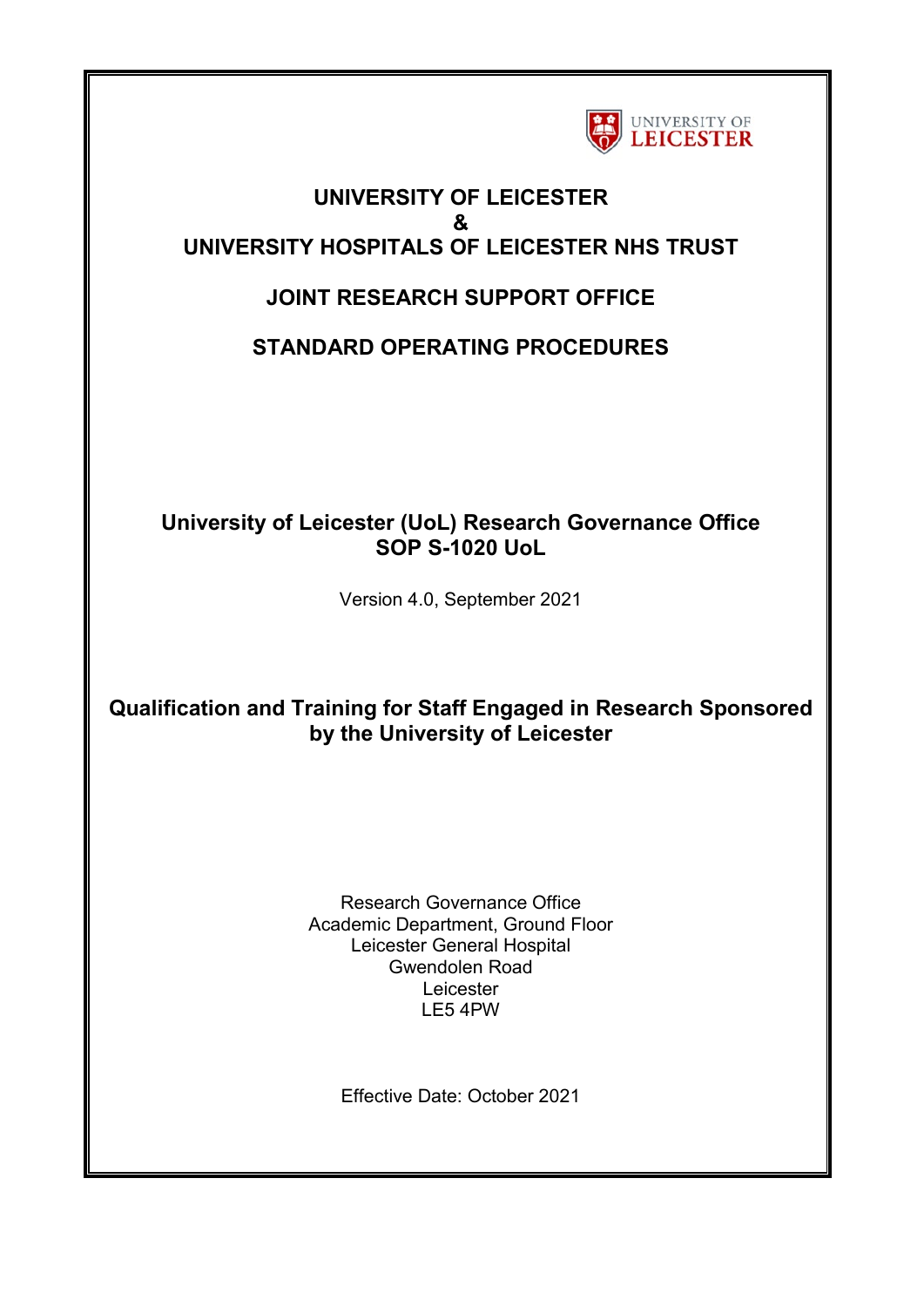**Standard Operating Procedure: SOP S-1020 UoL Training for Staff Engaged in Research Sponsored** 



#### **1 INTRODUCTION**

This Standard Operating Procedure (SOP) describes the qualification and minimum training requirements for personnel involved in research sponsored by the University of Leicester (UoL) for single and multi-centre studies. Personnel must be appropriately qualified by training, experience and education, to discharge their responsibilities competently, and be trained in the study protocol. They must demonstrate an understanding of the study and disease area in order to offer a full explanation of the study to subjects, and be deemed competent in the pharmacological aspects of the study where applicable.

To ensure implementation of the International Conference for Harmonisation in Good Clinical Practice Guidelines (ICH GCP) and the relevant legislation, UoL as Sponsor require researchers to undertake ICH GCP training every three (3) years.

Good Clinical Practice training underpins the principles of Good Clinical Practice to be followed for all research studies to ensure:

- the rights and well-being of study participants
- that study results are valid & reproducible

Proportionate GCP training will be considered on a case by case basis for Type A studies authorised under the MHRA Notification Scheme. Sponsor confirmation on which delegated tasks where proportionate training is accepted will be required.

A current signed and dated Curriculum Vitae (CV) must be provided for all members of the research team to provide evidence of appropriate experience and education. The CV should be reviewed every three years and updated where appropriate and resigned and dated to confirm the date and ownership by the named individual. It is recommended that the HRA CV template is utilised as recommended by NRES.

The template can be accessed via the HRA website link:

<https://www.hra.nhs.uk/planning-and-improving-research/best-practice/investigators-cv>

In addition, researchers who are not medically qualified, who intend to consent subjects for research are required to undertake consent training. Please refer to the SOP S -1021 UoL Informed Consent for Research.

#### **2 SCOPE**

This SOP applies to all researchers who are involved in research sponsored by UoL.

#### **3 PROCEDURE**

Evidence of relevant qualification, experience and research training must be provided for all applications submitted for Sponsor review. It is expected that at the initial Sponsor review stage, this evidence is provided for the Chief Investigator and where applicable, for students and all supervisors named on the application. It is the responsibility of the Chief Investigator to ensure that **ALL** study personnel are suitably qualified and experienced, and have received training that is appropriate to their role and study activities to be

SOP S-1020 UoL Training for Staff Engaged in Research Sponsored by the University of Leicester **Page 2 of 6 Version 4.0 sept 2021** 

 **Next Review: Sept 2023**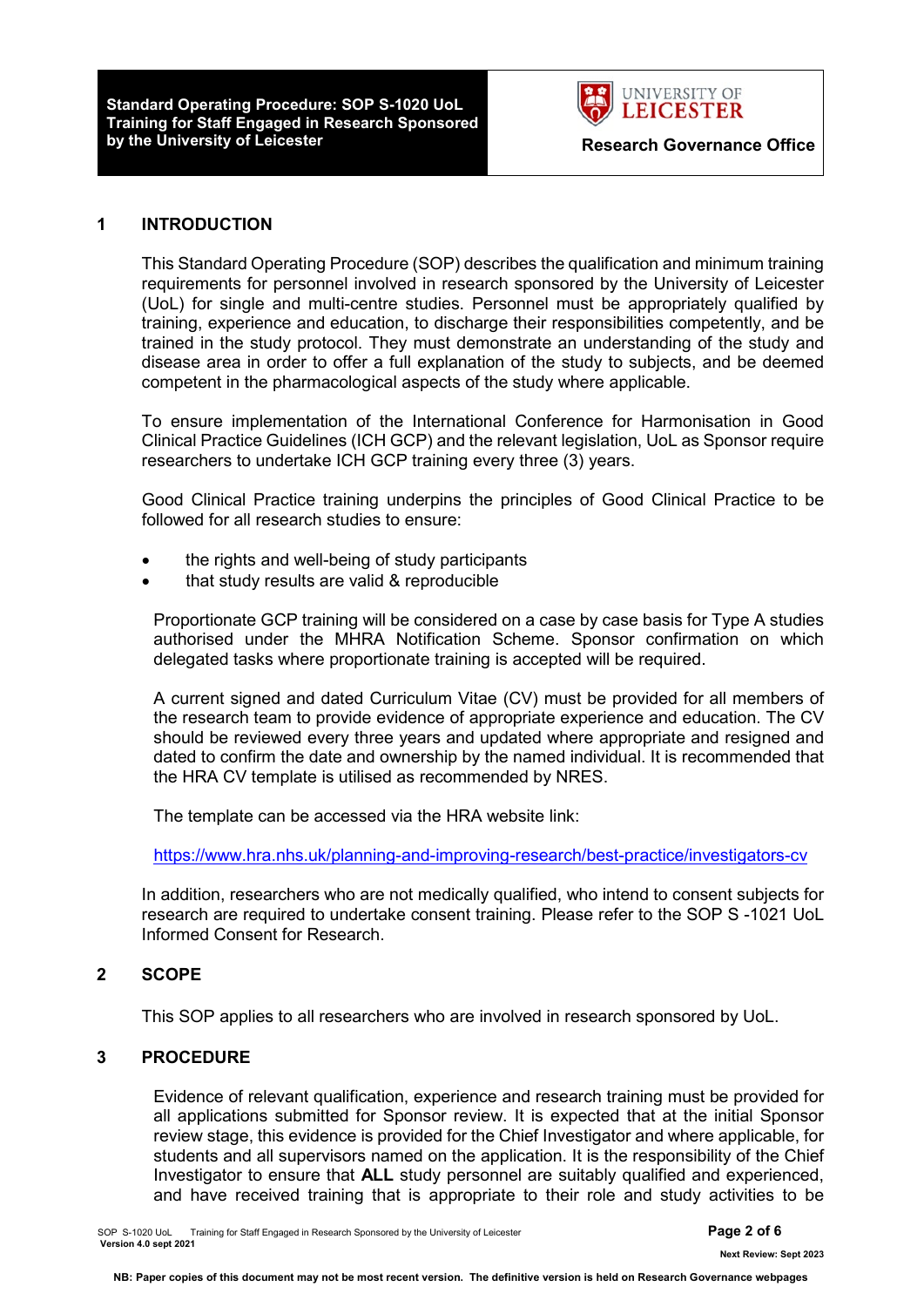undertaken prior to their performing any of these activities on the study. Evidence of qualification and experience in the format of a current signed and dated curriculum vitae (CV) and the relevant training records must be retained in the Trial Master File and/or Investigator Site File. Evidence of expired CV and training records must also be retained on file to demonstrate that members of the study team were appropriately qualified and trained throughout the whole period of the study. Originals should be retained by the individual.

In addition to any training provided by the UoL, it is our policy to accept appropriate training evidence issued by UHL, the NIHR and companies registered as part of the Transcelerate Biopharma.Inc initiative. Training certificates from other external organisations will not be accepted. This is because it is not possible to review the content of external courses and there may be gaps in the training required by UoL.

#### **4 MANDATORY TRAINING REQUIREMENTS**

GCP training is available as either a classroom session or on-line. With effect from 1st October 2019 there is no longer a requirement for individuals that are new to research to attend a face to face training session. Either the NIHR online training course or the NIHR face to face sessions will be adequate. The only exception to this is if there have been findings at an audit or monitoring visit that indicate that the team would benefit from additional GCP training. In these cases, face to face training will be mandated.

All training for GCP can be accessed through the NIHR. Individuals must register with the NIHR prior to accessing training. To create an account follow the instructions on this site [https://hub.crncc.nihr.ac.uk/register](http://vsea.xuhl-tr.nhs.uk:32224/?dmVyPTEuMDAxJiYzNWVhYWQxZmU2YmE2MDhjZT01RDhDOUIyNl84Nzk0NV85MjIyXzImJjdkNTZhZmUzMzY4ODJjNj0xMjIzJiZ1cmw9aHR0cHMlM0ElMkYlMkZodWIlMkVjcm5jYyUyRW5paHIlMkVhYyUyRXVrJTJGcmVnaXN0ZXI=)

Typically, training is valid for 3 years, date of training and/or expiration must be on the certificate.

#### **5 HUMAN TISSUE ACT TRAINING**

Researchers who are collecting tissue or samples for the purposes of research are strongly encouraged to undertake training provided by the MRC. This e-learning module provides an overview of human tissue legislation in the UK, best practice and practical tips for compliance. This module was developed by the MRC Regulatory Support Centre in consultation with the Human Tissue Authority, National Research Ethics Service, Scottish Government and others.

To access the training you should register and log in using the following hyperlink:

<http://byglearning.co.uk/mrcrsc-lms/login/index.php>

While this training is not mandated, where monitoring or audit findings indicate training gaps, the Sponsor reserves the right to mandate

The NIHR East Midlands CRN also provide a Laboratory Based research training course. Researchers are strongly encouraged to undertake this training. While this training is not mandated, where monitoring or audit findings indicate training gaps, the Sponsor reserves the right to mandate.

#### **6 CONSENT TRAINING**

ICH-GCP confirms that the Chief Investigator (CI) has overall responsibility for the consent process. However other suitably qualified and trained professionals can receive informed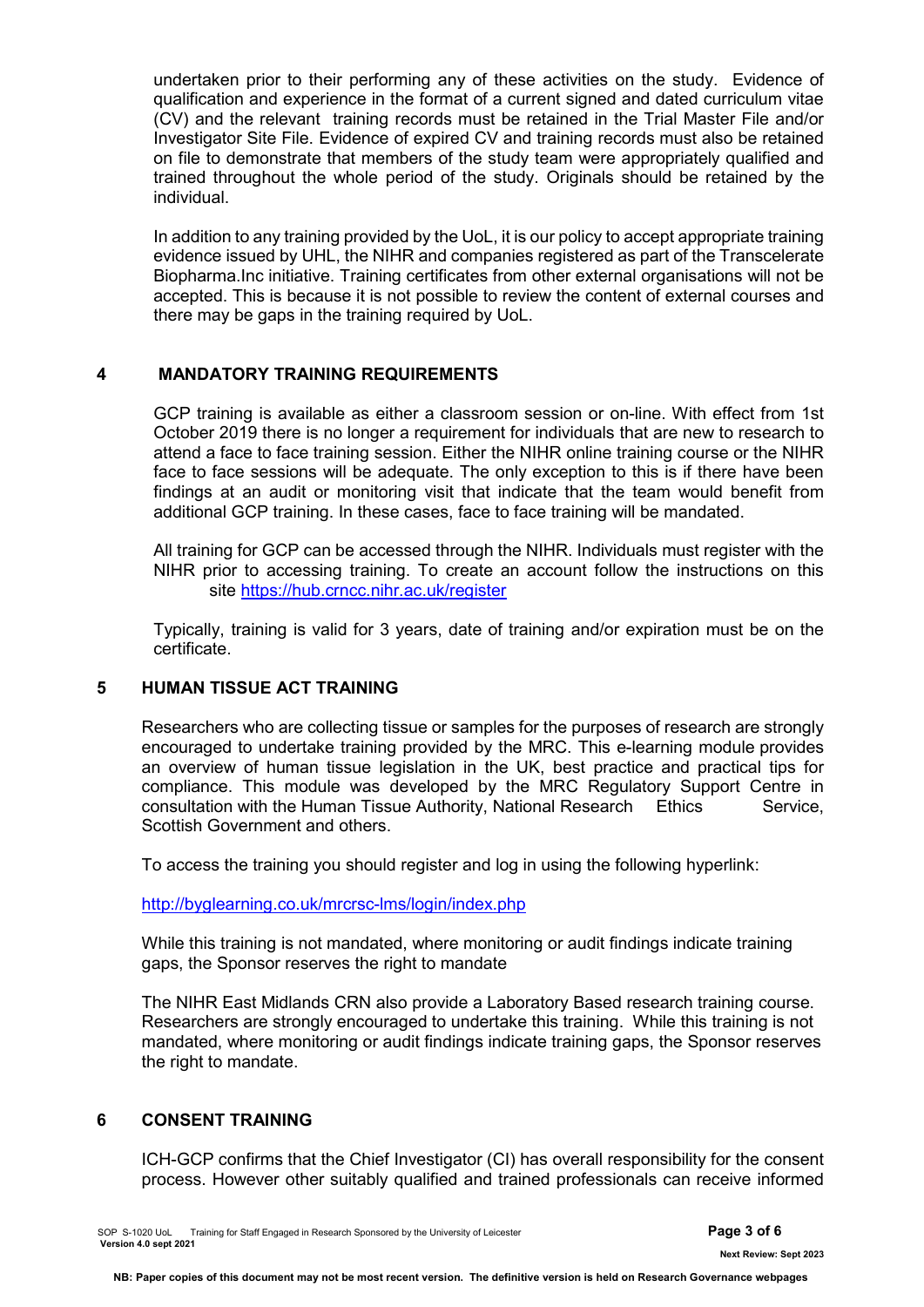consent for the research study, provided that the Sponsor and CI / PI agree and that this is reflected in an ethics application and has received a favourable opinion.

All personnel who are not medically qualified who wish to receive consent from subjects for research must complete consent training, please see SOP S-1021 UoL Informed Consent for Research. Exceptions to this include researchers undertaking focus groups, selfcompletion questionnaires where written consent is not required, surveys or use of anonymous data / tissue studies.

Those wishing to receive consent must be employed by the NHS Trust or hold an appropriate permission as detailed in the Research Passport Policy. It will be important to confirm that appropriate permissions are in place when confirming appropriateness of staff receiving consent in multi-centre studies.

### **7 TRAINING IN STANDARD OPERATING PROCEDURES, PROTOCOL AND STUDY SPECIFIC TRAINING**

For research sponsored by UoL, research staff must demonstrate knowledge of UoL Standard Operating Procedures relevant to their role within the study team. Confirmation that the relevant SOPs have been read by individual study team members must be filed in the Investigator Site File / Trial Master File using the SOP Read Log (See Appendix 3 to SOP S-1011).

Research activities have the potential to generate unique training needs. Staff involved must be trained appropriately to carry out the requirements of the protocol.

The CI/PI should provide or arrange training in the following to enable study teams to follow the protocol and facilitate recruitment:

- Training in the most recent version of the protocol
- Training in the use of devices, particularly if they are novel or being used unconventionally
- Training in the pharmacological aspects of a study, with support from pharmacy especially where an Investigational Medicinal Product is being used

Training must be documented as appropriate on the protocol training log (Appendix 1).

#### **8 TRIAL MASTER FILE TRAINING**

Individuals who have not undertaken research as a Chief Investigator previously or who have not been responsible for a Trial Master File may benefit from a session focusing specifically on the management of the file. Training can be requested during initial Sponsor review. While this training is not mandatory, where TMF management is identified as a finding following Monitoring or Audit the corrective action may mandate attendance.

#### **9 CHIEF INVESTIGATOR TRAINING**

It is important that the Chief Investigator understands the responsibilities and Sponsor expectations. During the Sponsor application process the experience of the Chief Investigator will be taken into consideration. The risk profile of the study will determine whether or not individual training will be required and an assessment will be made by the individual undertaking the Sponsor review.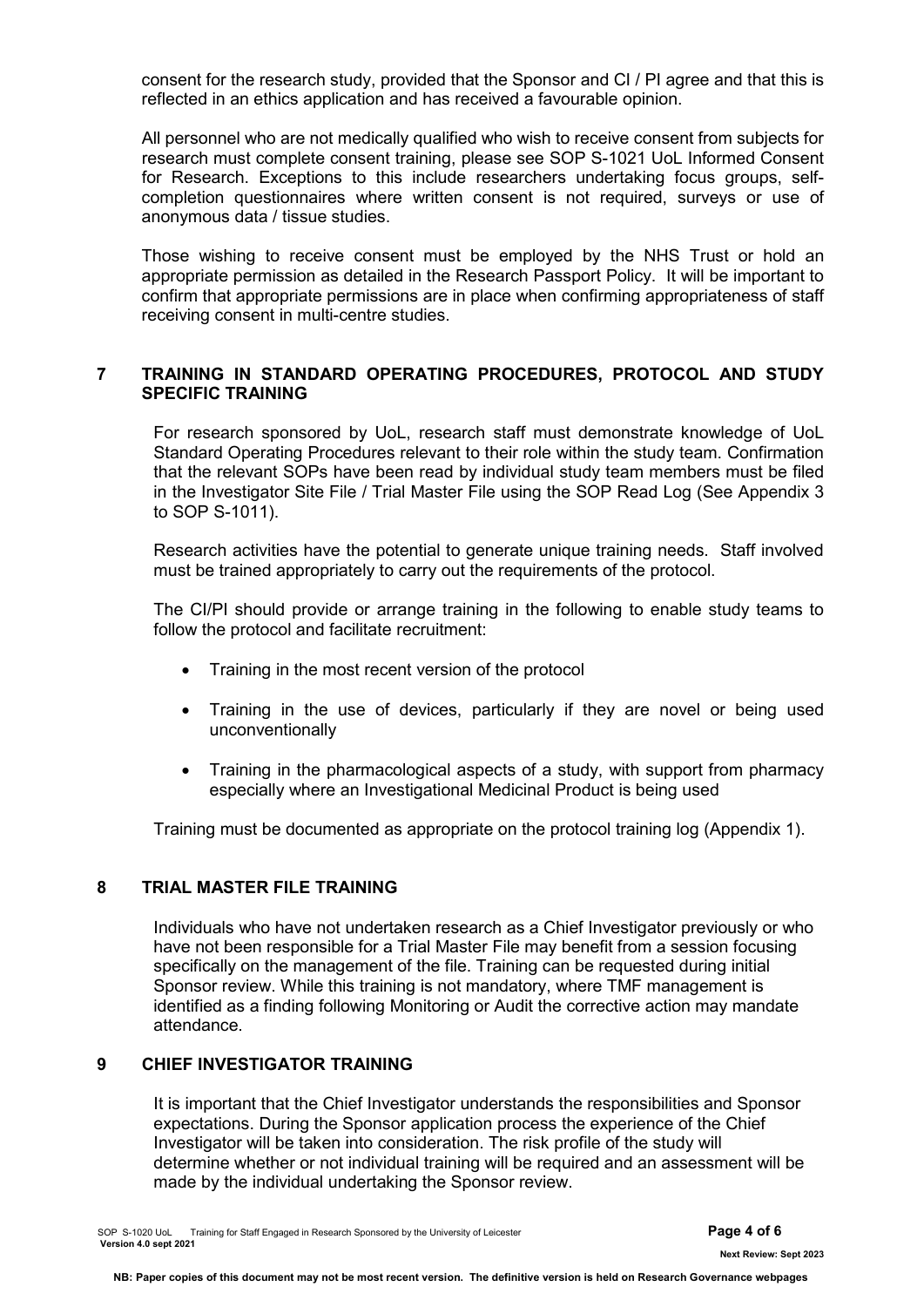Where a Risk Assessment has been indicated, there is a requirement that the Sponsor representative and the Chief Investigator meet face-to-face. The risks and mitigations will be discussed as well as the specific role and responsibilities of the Chief Investigator. This is often deemed adequate and it is where gaps in knowledge or experience are highlighted and relevant support offered.

Chief Investigators of studies where a Risk Assessment is not required may wish to meet with the Sponsor representative as part of the Sponsor review. Where this is requested or advisable, the Sponsor representative will talk through the specific roles and responsibilities and the expectations of the Chief Investigator.

### **10 EXCEPTIONS TO TRAINING REQUIREMENTS**

Researcher Training (CTIMP or non-CTIMP) is recommended for all researchers however, the following types of research activity may be exempt - a discussion with the Sponsor will determine the requirements on a case by case basis.

- Personnel providing information for a study for a Participant Identification Centre (PIC)
- Studies involving focus groups, the use of surveys only or the use of anonymous data

#### **11 NON-COMPLIANCE**

Where it has been identified that study personnel have not been adequately trained, or the training certification has lapsed, the non-compliance SOP S-1016 UoL may be implemented at a minimum of 'other' finding.

|    | Responsibility                     | Undertaken by                                                                                                                                                                                                                                | Activity                                                                                                                                                                                                                  |  |
|----|------------------------------------|----------------------------------------------------------------------------------------------------------------------------------------------------------------------------------------------------------------------------------------------|---------------------------------------------------------------------------------------------------------------------------------------------------------------------------------------------------------------------------|--|
| 1. | CI/PI                              | CI/PI                                                                                                                                                                                                                                        | Ensure all Investigators and staff working on the<br>study are appropriate qualified and trained, and<br>consent trained as appropriate and that this is<br>reflected on the Delegation of Authority and<br>Signature Log |  |
| 2. | CI/PI                              | CI/PI                                                                                                                                                                                                                                        | To keep copies of all CV/training records and<br>certificates in the Investigator Site File/Trial Master<br>File                                                                                                          |  |
| 3. | CI/PI                              | CI/PI<br>To update themselves and all members of their<br>research team in all aspects of the trial, including<br>consent, GCP, standard operating procedures and<br>pharmaceutical products (as appropriate) and any<br>protocol amendments |                                                                                                                                                                                                                           |  |
| 4. | CI/PI                              | CI/PI / Sponsor                                                                                                                                                                                                                              | To identify additional training needs of staff involved<br>in research and seek relevant training                                                                                                                         |  |
| 5. | Research<br>Team<br><b>Members</b> | Research<br>Team<br><b>Members</b>                                                                                                                                                                                                           | Ensure that they carry out only those tasks for which<br>they have been delegated and appropriately trained                                                                                                               |  |
| 6. | Sponsor                            | Research<br>Governance<br>Office                                                                                                                                                                                                             | Ensure that the Chief Investigator is fully aware of<br>their responsibilities to ensure appropriate training is<br>provided and kept up to date for all study personnel                                                  |  |

#### **12 RESPONSIBILITIES**

This table is used to track the development and approval of the document and any changes made on revised / reviewed versions

## **13 DEVELOPMENT AND APPROVAL RECORD FOR THIS DOCUMENT**

SOP S-1020 UoL Training for Staff Engaged in Research Sponsored by the University of Leicester **Page 5 of 6 Version 4.0 sept 2021** 

 **Next Review: Sept 2023**

**NB: Paper copies of this document may not be most recent version. The definitive version is held on Research Governance webpages**